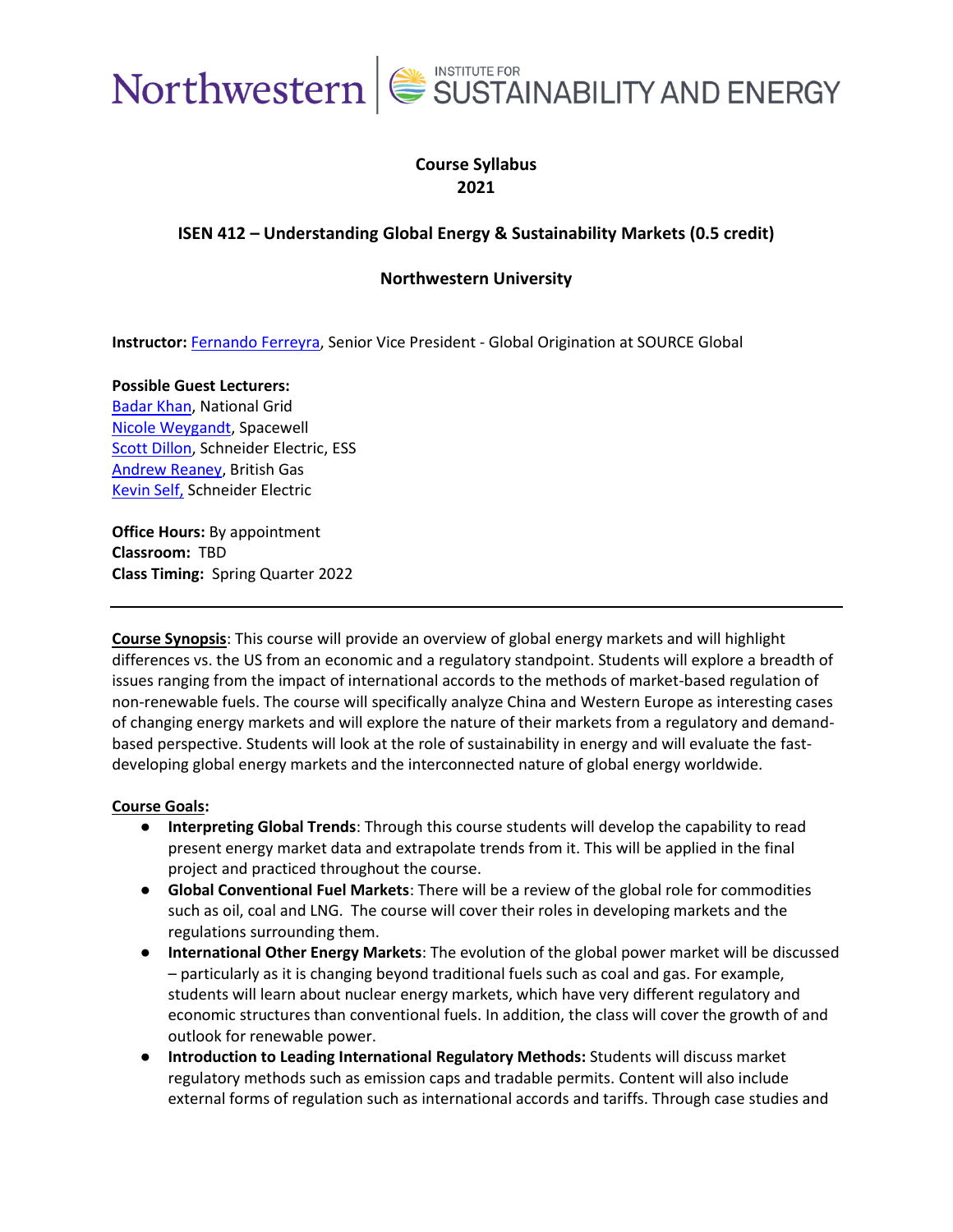



the final project, students will gain a greater understanding of the effectiveness of these techniques in the market.

#### **Grading/Assessment**:

Grading will be based on the following rubric:

| Component          | Weight | <b>Details</b>                                                         | <b>Due</b> |
|--------------------|--------|------------------------------------------------------------------------|------------|
| <b>Effort</b> and  | 10%    | Effort will be graded through attendance and meaningful                |            |
| Attendance         |        | class participation. This is a 5-week course and students              |            |
|                    |        | are expected to attend all sessions prepared in advance                |            |
| In Class           | 30%    | Students will participate in a series of in class team                 | Week #2,4  |
| Debates (x2)       |        | debates. Debate topics will be announced in the first class            |            |
|                    |        | and teams will be randomly assigned by the instructor.                 |            |
|                    |        | The format of the in-class debate will be as follows:                  |            |
|                    |        | Team position statement (10 minutes / each<br>team)                    |            |
|                    |        | Rebuttal preparation (10 min)<br>$\bullet$                             |            |
|                    |        | Rebuttal (5 minutes/each team)                                         |            |
|                    |        | Discussion (10 minutes)                                                |            |
|                    |        | Teamwork will be critical for the debate and teams are                 |            |
|                    |        | expected to assign 2-3 students to present the position                |            |
|                    |        | statement, and an alternate 2-3 students to provide the                |            |
|                    |        | rebuttal. All team members are expected to participate in              |            |
|                    |        | the in-class discussion.                                               |            |
|                    |        | In addition to the in-class debate, students are expected              |            |
|                    |        | to complete an individual write-up (1-3 pages) of the                  |            |
|                    |        | debate. The write up should address the following<br>questions:        |            |
|                    |        | What was your group's position in the debate?                          |            |
|                    |        | Did you agree with this position? Why / why not?<br>$\bullet$          |            |
|                    |        | Did your position change during or after the<br>debate? Why / why not? |            |
|                    |        | What is your current opinion on the topic?<br>$\bullet$                |            |
|                    |        | Explain why it has / has not changed.                                  |            |
|                    |        | Debate topics will be designed to reinforce course                     |            |
|                    |        | material and allow for robust discussion. Topics are likely            |            |
|                    |        | to span economics, policy and technology.                              |            |
| Quiz               | 20%    | In-class quiz on material covered in lecture and readings              | Week #3    |
| <b>Final Paper</b> | 40%    | Final paper will require a 5-8 page write up of the outlook            | Week #5    |
|                    |        | in that market. What can energy consumers and suppliers                |            |
|                    |        | expect in the future? Which industries will lead the way in            |            |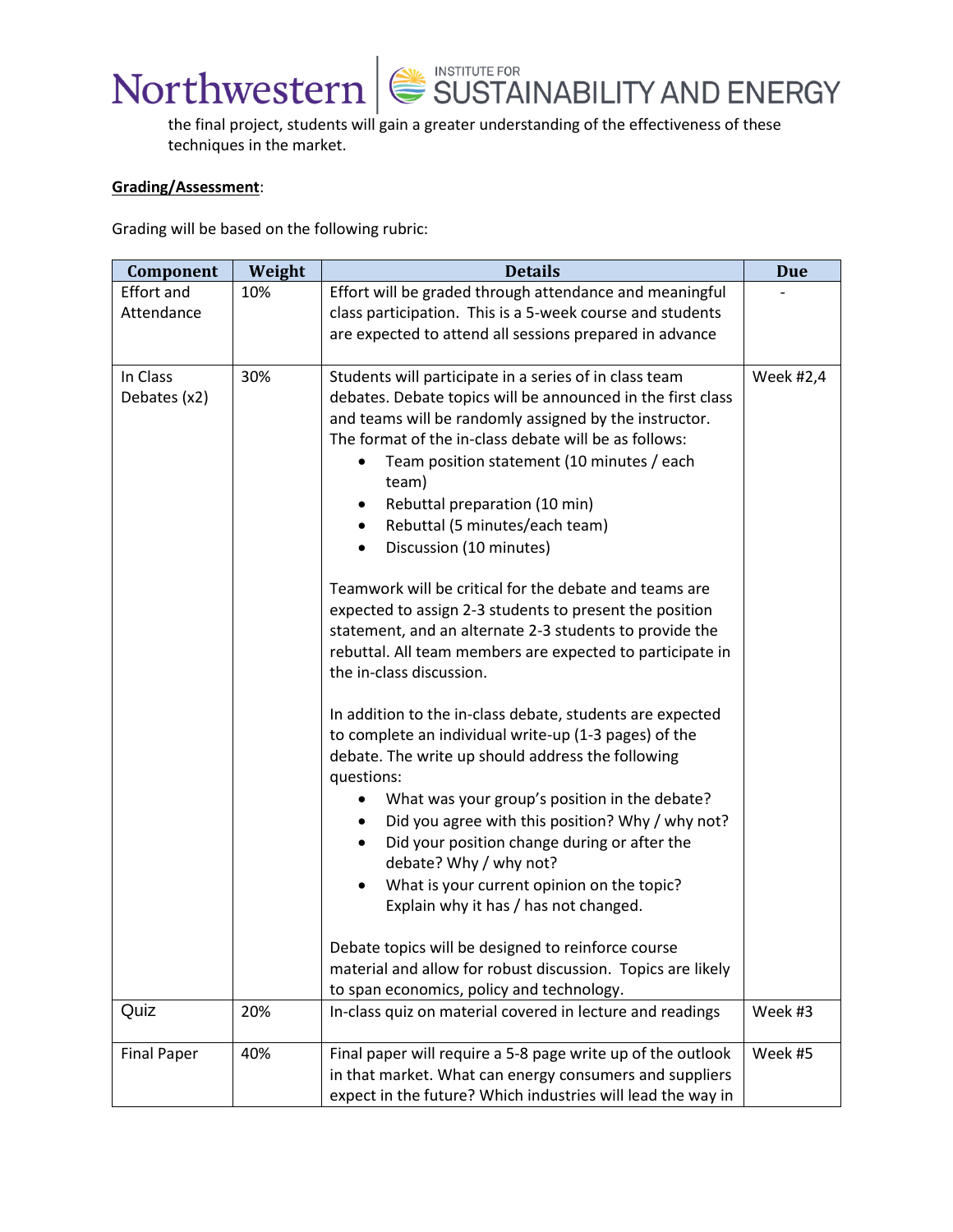| INSTITUTE FOR<br>Northwestern   SUSTAINABILITY AND ENERGY |
|-----------------------------------------------------------|
|                                                           |

| these regions? Given their particular natural resource and    |
|---------------------------------------------------------------|
| political situations, what is the potential for renewables in |
| these regions? Students will have a list of countries to      |
| review. Sample countries that might be on the list            |
| include:                                                      |
| 1. Nigeria                                                    |
| India<br>2.                                                   |
| 3. China                                                      |
| 4. Germany                                                    |
| 5. Brazil                                                     |
| 6. Mexico                                                     |
| Egypt<br>7.                                                   |
| 8. Russia                                                     |
|                                                               |

#### **Grading Policy:**

● Grades will be assigned based on all the work you have completed during the semester following the traditional practice of A=90-100, B=80-89, C=70-79, D=60-69, F<60.

#### **Course Readings:**

- [World Energy Outlook 2019](https://www.iea.org/weo2019/)
- [Energy consumption in China: past trends and future directions \(Crompton, Wu\)](https://www.sciencedirect.com/science/article/pii/S0140988304000945)
- [Carbon Crossroads: Can Germany Revive Its Stalled Energy Transition?](https://e360.yale.edu/features/carbon-crossroads-can-germany-revive-its-stalled-energy-transition)
- [Renewable energy policy in Germany: pioneering and exemplary regulations](https://www.sciencedirect.com/science/article/pii/S0973082608603907)
- [Requiem for Kyoto: An Economic Analysis of the Kyoto Protocol](https://www.jstor.org/stable/23296907)
- [Renewable electricity in Sweden: an analysis of policy and regulations](https://www.sciencedirect.com/science/article/pii/S0301421504003258)
- [Coal combustion and its pollution control in China](https://www.sciencedirect.com/science/article/pii/S0360544209001224)
- [Clean coal technology development in China](https://www.sciencedirect.com/science/article/pii/S0301421509004145)

Many articles from the scholarly journal *Energy Policy* may be of value here.

### **CLASS OUTLINE**

| <b>Weekly Topic</b> | <b>Description</b> |
|---------------------|--------------------|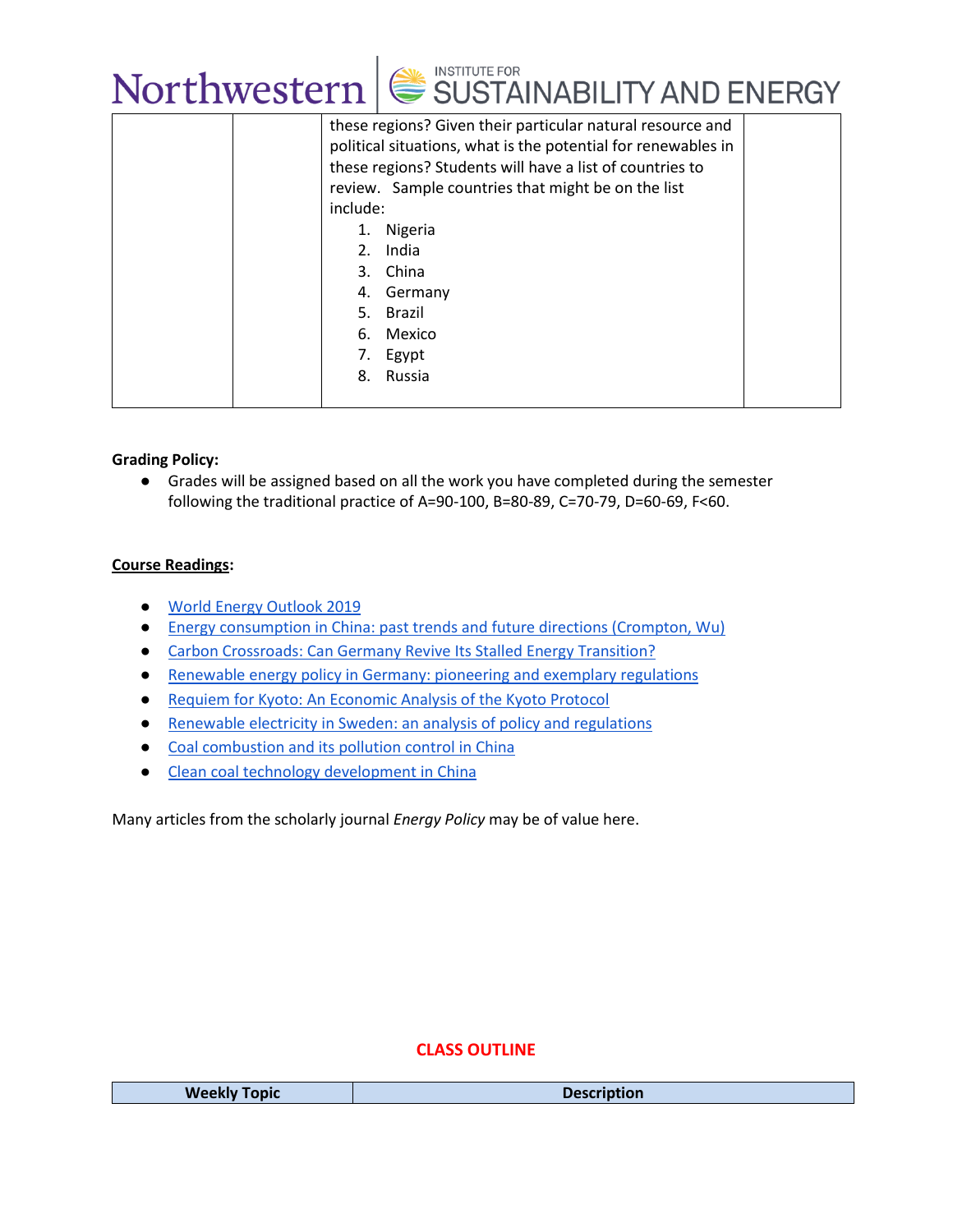# Northwestern SUSTAINABILITY AND ENERGY

| 1: Introduction to Global<br>Markets: Broad Economic<br><b>Trends</b>               | Global markets and current trends. Students will read the<br>$\bullet$<br>executive summary of the International Energy Agency's<br>World Energy Outlook (2019). They will trace international<br>trends in energy markets, noting the pace of the rise of<br>renewable energy.                                                                                                                                                                                                                                                                                                                                                                                                                                                                                                                                                                                                                                                                                                                                                                                                     |
|-------------------------------------------------------------------------------------|-------------------------------------------------------------------------------------------------------------------------------------------------------------------------------------------------------------------------------------------------------------------------------------------------------------------------------------------------------------------------------------------------------------------------------------------------------------------------------------------------------------------------------------------------------------------------------------------------------------------------------------------------------------------------------------------------------------------------------------------------------------------------------------------------------------------------------------------------------------------------------------------------------------------------------------------------------------------------------------------------------------------------------------------------------------------------------------|
|                                                                                     | Students will also focus on the sources of data-how are<br>$\bullet$<br>such analyses performed and how can market trends in<br>general be traced?<br>Course logistics and grading will also be explained.                                                                                                                                                                                                                                                                                                                                                                                                                                                                                                                                                                                                                                                                                                                                                                                                                                                                          |
| 2: Policy of Energy<br>Consumption: International and<br><b>National Frameworks</b> | Two-pronged focus: international accords and examples of<br>$\bullet$<br>national regulatory policy.<br>International accords may include, but are not limited to,<br>$\bullet$<br>focus on the current Paris agreement, and looking back on<br>the impacts of the Kyoto Protocol. Discussion may include<br>issues of accountability, regulation and measurement.<br>National policy may include varied market regulations such<br>$\bullet$<br>as tariffs, tradable emission caps etc.<br>Policy will be viewed from a lens of both renewables and<br>$\bullet$<br>non-renewables. Nuclear energy will also be included as a<br>contentious topic in the sphere of regulation and policy.<br>A week is not enough time to cover the many issues of policy<br>and regulation. These issues will be further explored in<br>weeks 3 and 4 through a specific country-based approach.<br><b>DEBATE #1</b>                                                                                                                                                                             |
|                                                                                     |                                                                                                                                                                                                                                                                                                                                                                                                                                                                                                                                                                                                                                                                                                                                                                                                                                                                                                                                                                                                                                                                                     |
| 3: China: Growing Energy<br>Demands                                                 | Expansion of coal power in China: what are its environmental<br>$\bullet$<br>impacts and where is the coal being sourced from?<br>Renewable Energy in China: is it picking up at the speed it<br>needs to? What are the issues with transmission and<br>government policy that are slowing down implementation?<br>What internal and external regulatory policy can be used to<br>incentivize the transition?<br>What forms of energy will China demand in the coming<br>decades? How is the supply-side of the global energy market<br>prepared to meet this demand? How will China's aimed<br>transition from a manufacturing economy to a tertiary sector<br>skill-based economy affect these transitions?<br>China and global accountability: what is the role of<br>international accords and climate agreements in incentivizing<br>the transition to sustainable fuel?<br>What are some of the ethical issues associated with pushing<br>developing countries (in the Eastern hemisphere + Global<br>South) to transition towards more expensive forms of<br>energy?<br>QUIZ |